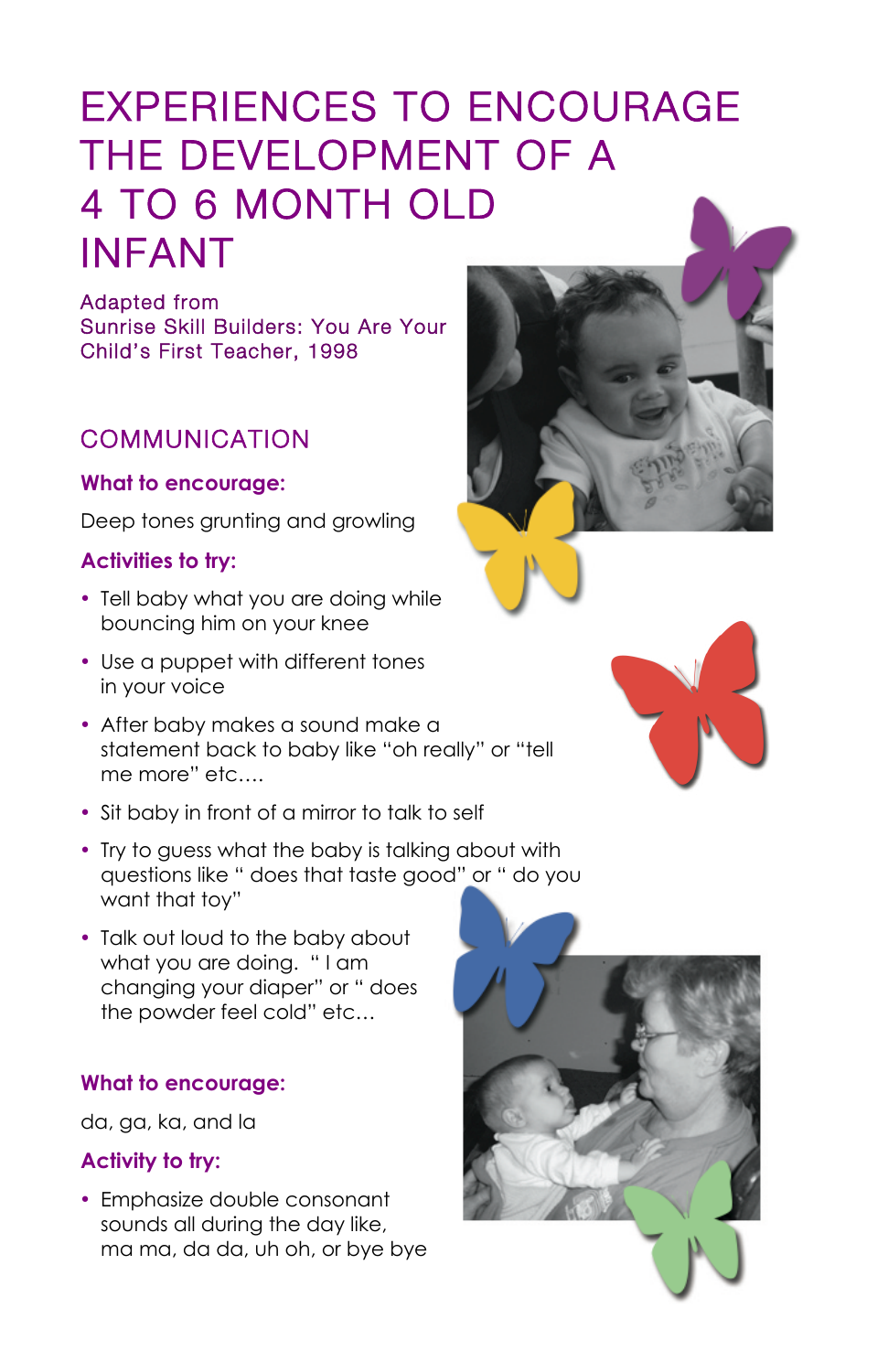- Respond to the babies babbling by naming what they are doing or playing with, " yes, that is your toy"
- Make a sound into a cup and then let baby try
- Elongate their names. "Eee-lizzz-a-beeeth"
- Make smacking sounds with your lips and tongue

# GROSS MOTOR

#### **What to encourage:**

Strengthen arms and back

- Lie on your back and lift baby up supporting his middle this should cause the baby to stiffen
- Sit on the floor with baby in your lap then lean her off your lap to reach for a toy
- Lay baby on his chest on a round pillow and roll back and forth so that his hands touch the floor

## **Activity to try:**

- Show baby a toy while she is on her tummy encouraging her to turn over
- Tuck baby's arm under him and pat his bottom to encourage him to turn over



### **What to encourage:**

Rolling from tummy to back

#### **Activity to try:**

• Place baby on side and offer toys, use a pillow to support the back if needed